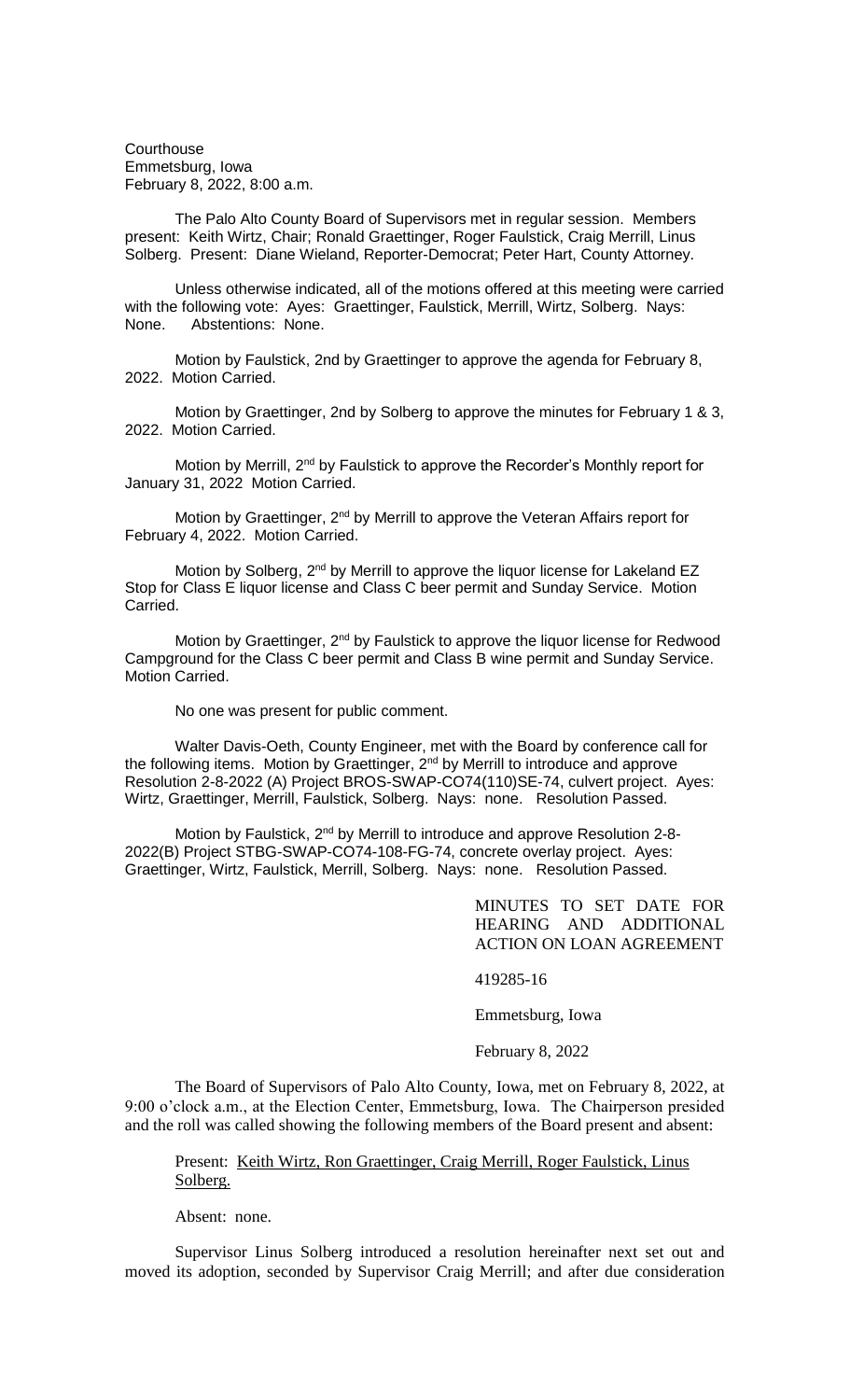thereof by the Board, the Chairperson put the question upon the adoption of the said resolution and the roll being called, the following named Supervisors voted:

Ayes: Graettinger, Merrill, Faulstick, Solberg, Wirtz.

Nays: none.

Whereupon, the Chairperson declared the resolution duly adopted as follows:

## RESOLUTION NO. 2-8-2022

Resolution to fix a date for public hearing on proposal to enter into General Obligation Urban Renewal Loan Agreement and to borrow money thereunder

WHEREAS, the Board of Supervisors (the "Board") of Palo Alto County, Iowa (the "County"), has established the Palo Alto County Industrial Park Urban Renewal Area (the "Urban Renewal Area"); and

WHEREAS, the Board proposes to enter into a General Obligation Urban Renewal Loan Agreement (the "Loan Agreement") and to issue general obligation bonds in a principal amount not to exceed \$4,800,000 pursuant to the provisions of Subsection 331.441(2)(b)(14), Section 331.402, Section 331.442, and Chapter 403 of the Code of Iowa, for the purpose of paying the cost, to that extent, of undertaking the Palo Alto County Road and Bridge Improvement Projects, an urban renewal program in the Palo Alto County Industrial Park Urban Renewal Area approved by action of the Board of Supervisors on April 27, 2021, and in lieu of calling an election thereon, the County desires to institute proceedings to enter into the Loan Agreement by causing a notice of such proposal to be published, including notice of the right to petition for an election, under the provisions of Section 331.442(5) of the Code of Iowa; and it is now necessary to fix a date of meeting of the Board of Supervisors at which it is proposed to take action to enter into the Loan Agreement and to give notice thereof as required by such law;

NOW, THEREFORE, Be It Resolved by the Board of Supervisors of Palo Alto County, Iowa, as follows:

Section 1. This Board will meet on March 1, 2022, at the Boardroom, Palo Alto County Courthouse, Emmetsburg, Iowa, at 8:15 o'clock a.m., at which time and place a hearing will be held and proceedings will be instituted and action taken to enter into the Loan Agreement.

Section 2. The County Auditor is hereby directed to give notice of the proposed action on the Loan Agreement and setting forth the amount and purpose thereof, the time when and place where the said meeting will be held by publication at least once and not less than 10 and not more than 20 days before the date selected for the meeting, in a legal newspaper which has a general circulation in the County. The notice shall be in substantially the following form:

NOTICE OF PROPOSED ACTION TO INSTITUTE PROCEEDINGS TO ENTER INTO A LOAN AGREEMENT AND TO BORROW MONEY THEREUNDER IN A PRINCIPAL AMOUNT NOT TO EXCEED \$4,800,000

## (GENERAL OBLIGATION)

The Board of Supervisors of Palo Alto County, Iowa, will meet on March 1, 2022, at the Boardroom, Palo Alto County Courthouse, Emmetsburg, Iowa, at 8:15 o'clock a.m., for the purpose of instituting proceedings and taking action on a proposal to enter into a loan agreement (the "Loan Agreement") and to borrow money thereunder in a principal amount not to exceed \$4,800,000 for the purpose of paying the costs, to that extent, of undertaking the Palo Alto County Road and Bridge Improvement Projects, an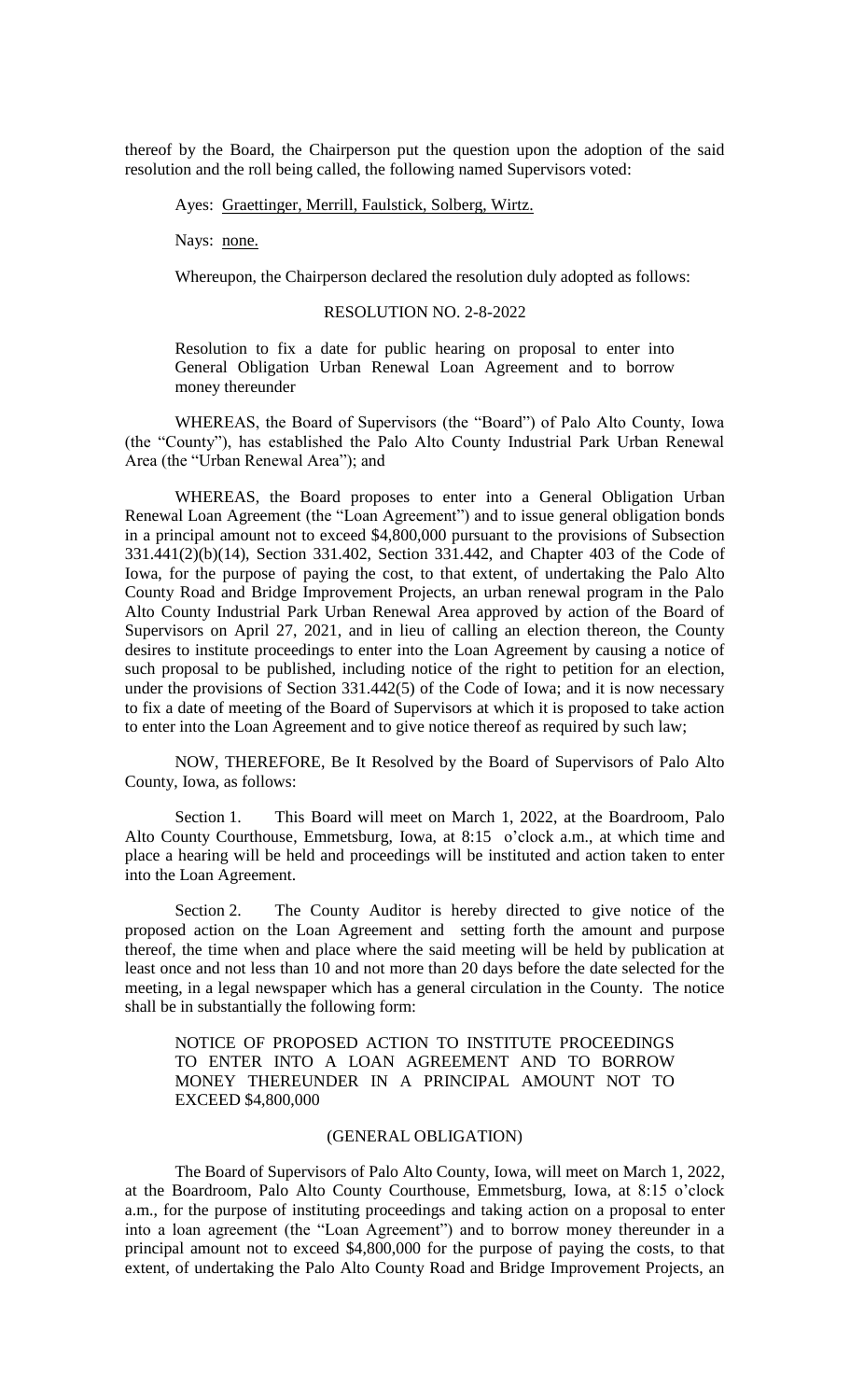urban renewal program in the Palo Alto County Industrial Park Urban Renewal Area approved by action of the Board of Supervisors on April 27, 2021,

The Loan Agreement is proposed to be entered into, and bonds will be issued thereunder, pursuant to authority contained in Section 331.402 and Section 331.441(2)(b)(14) of the Code of Iowa. The Loan Agreement and the bonds will constitute general obligations of the County.

At that time and place, oral or written objections may be filed or made to the proposal to enter into the Loan Agreement. After receiving objections, the County may determine to enter into the Loan Agreement, in which case, the decision will be final unless appealed to the District Court within fifteen (15) days thereafter.

At any time before the date fixed for taking action to enter into the Loan Agreement, a petition may be filed with the County Auditor asking that the question of entering into the Loan Agreement be submitted to the registered voters of the County, pursuant to the provisions of Section 331.441(2)(b)(14) of the Code of Iowa.

By order of the Board of Supervisors of Palo Alto County, Iowa.

Carmen Moser County Auditor

Section 3. Pursuant to Section 1.150-2 of the Income Tax Regulations (the "Regulations") of the Internal Revenue Service, the County declares (a) that it intends to undertake the Projects which are reasonably estimated to cost approximately \$12,0000,000, (b) that other than (i) expenditures to be paid or reimbursed from sources other than the issuance of bonds, notes or other obligations (the "Bonds"), or (ii) expenditures made not earlier than 60 days prior to the date of this Resolution or a previous intent resolution of the County, or (iii) expenditures amounting to the lesser of \$100,000 or 5% of the proceeds of the Bonds, or (iv) expenditures constituting preliminary expenditures as defined in Section 1.150-2(f)(2) of the Regulations, no expenditures for the Projects have heretofore been made by the County and no expenditures will be made by the County until after the date of this Resolution or a prior intent resolution of the County, and (c) that the County reasonably expects to reimburse the expenditures made for costs of the County out of the proceeds of the Bonds. This declaration is a declaration of official intent adopted pursuant to Section 1.150-2 of the Regulations.

Section 4. All resolutions or parts of resolutions in conflict herewith are hereby repealed to the extent of such conflict.

Section 5. This resolution shall be in full force and effect immediately after its adoption and approval, as provided by law

Passed and approved February 8, 2022. /s/Keith Wirtz Chairperson, Board of Supervisors Attest: /s/Carmen Moser, County Auditor On motion and vote, the meeting adjourned. /s/Keith Wirtz Chairperson, Board of Supervisors Attest: /s/Carmen Moser, County Auditor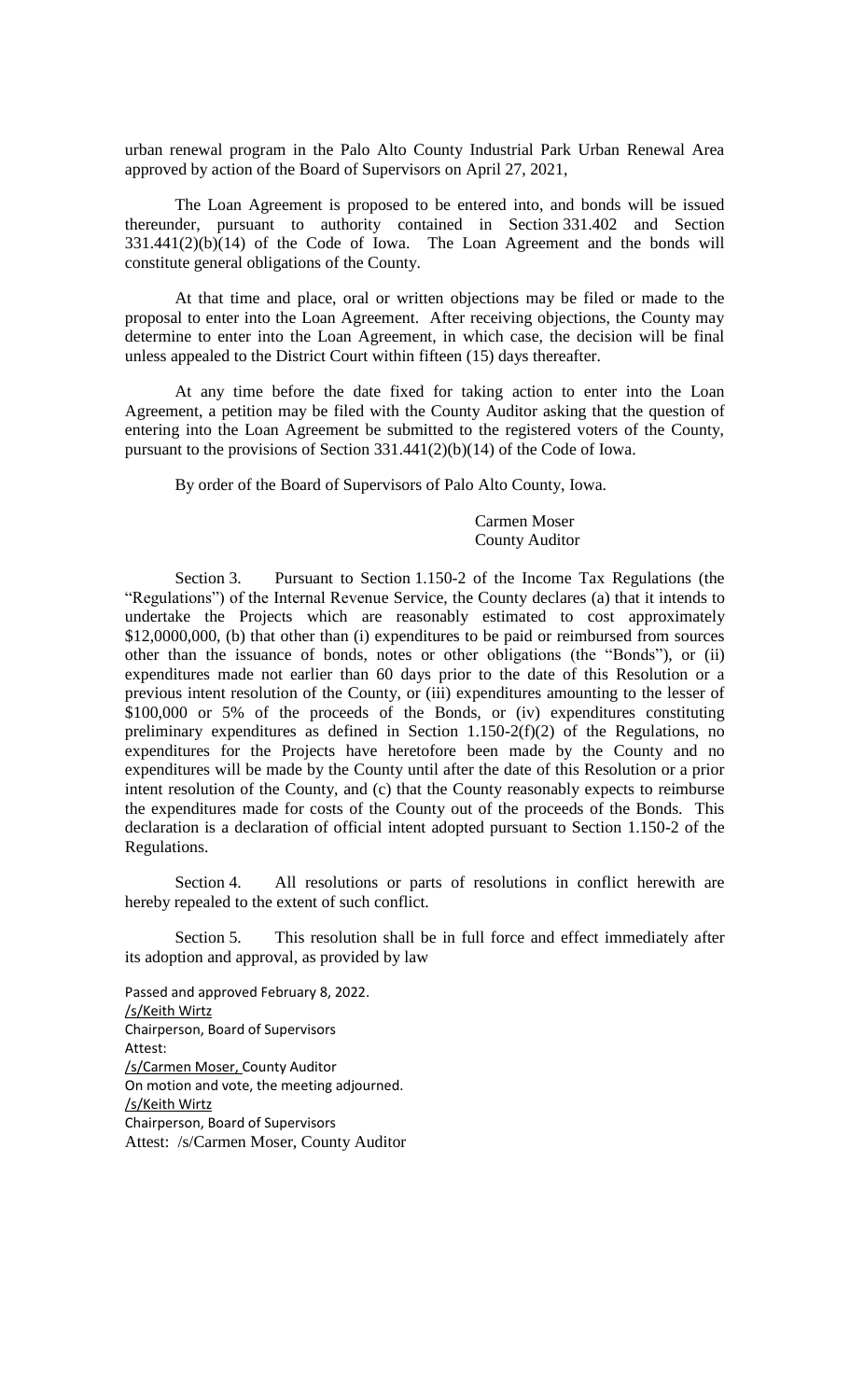Motion by Solberg, 2<sup>nd</sup> by Graettinger to set the date for the proposed property tax levy for FY23 for March 8, 2022 at 9:00 a.m. at the Courthouse Boardroom. Motion Carried.

Motion by Merrill, 2<sup>nd</sup> by Graettinger to approve the 28E Agreement for Care Connections of Northern Iowa. Motion Carried.

Motion by Merrill, 2<sup>nd</sup> by Faulstick to approve contracts for Service Coordinator and Administrative Staff for Care Connections of Northern Iowa. Motion Carried.

Committee Reports: Ron Graettinger—Upper Des Moines; Keith Wirtz drainage.

The Board held a discussion on Telford Prairie. Present: Randy Loomis, Leon Wojahn, Kirby Sampson, Rick Hurley, Rick Elbert, Bill Brown, David Zaugg representing landowner Blair Wood; Rob Allen, Conservation Director, & DNR representative; Jim Hudson, Attorney; Jordan Morey, Auditor's Office.

Jim Hudson explained the procedure for establishment of a drainage district versus remaining a private ditch. The Board reviewed the repairs that have been made and asked if the private agreement landowners would like to pay the \$1,200 engineering bill. Hudson informed the Board that they would be required to pay. Landowner consensus was to keep the ditch private.

The Board held an Annexation Hearing on Drainage District 61 at 10:00 am. at the Election Center, Emmetsburg Iowa. Present: Jon Rosengren, Bolton & Menk; Jim Hudson, Drainage Attorney; Jordan Morey, Auditor's Office. Landowners present: Dorothy & Joe Bradley, David Fehr, Gaylen Dykstra, Marilyn Schutz, Jim Kuecker, Fred Wirtz, Mark Steier, James R. Elbert, Mike Kollasch, James Metzger, Ken Dahlhauser, Quinn Dahlhauser, Tony Elbert, Jay Elbert, William C. Elbert.

Jim Hudson explained the annexation laws. The engineer prepared a report on lands that receive material benefit from Drainage District No. 61.

Jon Rosengren, Bolton & Menk, Engineer, presented the annexation report for Drainage District No. 61. The total no. of acres is as follows: Palo Alto County rural 18,468.45 acres; City of West Bend 91.5 acres; City of Rodman 20.7 acres; Kossuth County rural 984.64 acres; Total acres: 19,565.27.

Objections to annexation were filed by the following: Wendy Schnieders, Todd Schnieders, David Fehr, Beverly R. Bolte, Gary H. Bolte, David Bolte, Janet Bolte, Debra Steven, George Bolte, Pat Darnell, Dorothy Bradley, Jim Kuecker, Judy Kuecker, Objection filed by James Metzger by email received after the hearing on 2-8-2022.

Aletha King filed a letter in support of annexation.

Frederick Schmidt and Kevin Berte filed a bond and drainage petition for the establishment of a drainage district north of Drainage District No. 61 comprising of approximately 19,285 acres. The petition included approximately 50 signatures of landowners.

Motion by Solberg, 2<sup>nd</sup> by Merrill to eliminate Jay Elbert and Frink parcels in Section 18 & 19 in Kossuth County from the Drainage District 61 annexation. Motion Carried.

Motion by Solberg, seconded by Merrill to hire Jon Rosengren of Bolton & Menk to survey and prepare a report to establish Drainage District 61 North. Motion Carried.

Motion by Solberg, 2<sup>nd</sup> by Graettinger to approve the annexation of acres to Drainage District 61 with the exception of the acres north of Section 24 in West Bend Township and to continue the hearing on annexation to April 5, 2022, at 9:00 a.m. at the Election Center. Motion Carried.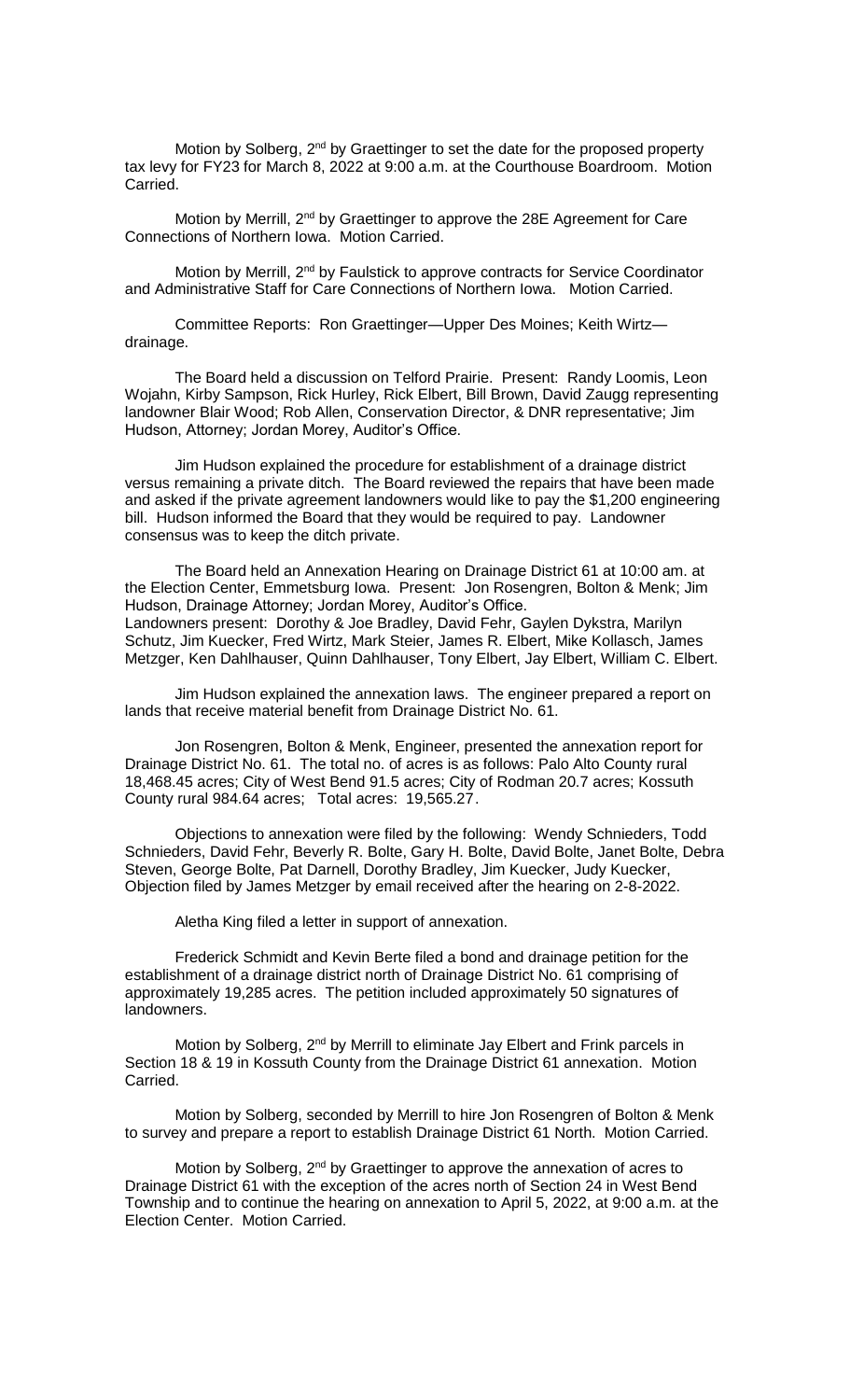Motion by Solberg, seconded by Faulstick to approve the claims and drainage claims for February 8<sup>th</sup>, 2022. Motion Carried.

**General Basic Fund** Bauer Plumbing & Heating Inc. Buildings 90.00 IA Dept of Natural Resources W Lynn Schultes **Equipment Rural Services Basic Fund Secondary Road Fund** KRISTAT AUTO PARTS LLC Engineering Services 44.47

Canon **Photocopy & Dup. Serv.** 166.00 Central Ia Juv Detention Ctr Crisis Stab Comm Based Se 890.00 Emmet Co Public Health Bmployee Mileage & Subs. 3294.34 Emmetsburg Ford Minor MV Parts & Access 622.25 Emmetsburg Publishing Co. Official Pub & Legal Noti 1255.31 Graettinger Times **Board Proceedings** 1254.00 HARGENS COURT REPORTING KAREN Legal & Ct-Related Servic 6.50 Heiman, Inc Buildings 65.00 Vincent H. Heller Bus 162.00 Ronald Hersom Bus 359.00 IA Comm Pool Administrators Io Equipment Insurance 1378.00<br>
IA Dept of Natural Resources W Well Permit Fee to State 125.00<br>
IA Lakes Parts Department Minor MV Parts & Access 108.68 IA Lakes Parts Department Minor MV Parts & Access 108.68 IA Law Enforcement Academy Educational/Training Serv 125.00 IA State Assn of Counties Educational/Training Serv 190.00 Inman Electric Co Inc Engineering Services 26.94 Iowa Attorney General Office P Legal & Ct-Related Servic 28.00 IA Office of State Medical Exm Medical & Health Services 4068.70<br>
ISSDA Bducational/Training Serv 450.00<br>
MISSY KING Wages-Temp, Pt. Time Empl 110.50 Educational/Training Serv MISSY KING Wages-Temp, Pt. Time Empl 110.50 Inmate Housing-out of cou 100.00<br>Acute & Emergency Treat. 638.00<br>Postage & Mailing 298.60 Louscher Family Dentistry Acute & Emergency Treat. 638.00 Mail Services, LLC Postage & Mailing 298.60 Mainstay Systems of Iowa LLC Contract Carriers 106.65 Matt's Cleaning Service Salary-Regular Employees 500.00 MCPEAK TRENCHING Buildings 15819.58 MidAmerican Energy electricity 91.39 Employee Mileage & Subs.  $163.00$ <br>Buildings 727.48 North Iowa Lumber & Design,Inc Buildings 727.48 Northwest Communications Telecommunications Serv.- 104.95 O'Brien County Sheriff Legal & Ct-Related Servic 36.00 Office Elements Stationery/Forms/Gen Ofc 88.91 Pakor, Inc.  $\text{Stationery/Forms/Gen Ofc}$  190.04 Palo Alto Co Comm Health Ser Board of Health 3702.66 Palo Alto Co Fair Assn Contrib to Other Gov & Or 491.10 Palo Alto Co Sheriff Legal & Ct-Related Servic 201.00 The Print Shop Stationery/Forms/Gen Ofc 378.91 QS LAWN AND PEST, LLC Buildings 120.00 Quill Corporation Stationery/Forms/Gen Ofc 124.98 Extra Componential Contraction Contraction Contraction Control Control Control Control Control Control Control Control Control Control Control Control Control Control Control Control Control Control Control Control Control Stationery/Forms/Gen Ofc Secretary of State State Regis Dues & Memberships 30.00<br>HOWARD SMITH Bus 819.00 HOWARD SMITH Bus Bus 419.00<br>Solutions Inc. Services 57.50 Solutions Inc. Services 57.50<br>
Spencer Office Supplies Stationery/Forms/Gen Ofc 191.55<br>
STATE HYGIENIC LABORATORY Engineering Services 165.00<br>
Storey Kenworthy/Matt Parrott Stationery/Forms/Gen Ofc 86.29 Spencer Office Supplies Stationery/Forms/Gen Ofc 191.55 STATE HYGIENIC LABORATORY Engineering Services 165.00 Storey Kenworthy/Matt Parrott Stationery/Forms/Gen Ofc 86.29 Swanson Hardware Buildings 400.90 ULINE ATTN: Accounts Receivab Equipment 480.61 Upper Des Moines Opp.Inc. Contrib to Other Gov & Or 18975.00 Verizon phone service 320.12 VISA Minor Equip & Hand Tools 64.31 Weekly Bulletin Stationery/Forms/Gen Ofc 180.00 Jerrit Westfall Animal Bounties & Apiaris 300.00 Wickman Auto Salvage The Legal & Ct-Related Servic 650.00 Windstream phone 2.17 Emmetsburg Library Contrib to Other Gov & Or 263.71 Graettinger Library **Contribution** Contrib to Other Gov & Or 112.08 Mallard Library **Contribution** Contribution Comes Contribution Communication Mallard 192.30 Northwest Communications Telecommunications Serv.- 84.95 River Valley Telecommunication Telecommunications Serv.- 84.93 Ruthven Library **Contributo Contribustion** Contributo Other Gov & Or 82.30 Spencer Office Supplies Stationery/Forms/Gen Ofc 13.34 Summit Fire Protection **Equipment** 699.25 Swanson Hardware The Minor Equip & Hand Tools 60.94 West Bend Library **Contributo** Contribution Comer Gov & Or 98.89 Algona Hearing Center Engineering Services 40.00 Arnold Motor Supply ATT: Sue Engineering Services 247.90 Ayrshire Farmers Mut Telephone Engineering Services 41.24 Cardio Partners Engineering Services 1792.99 Cintas Engineering Services 134.58 Coffman's Locksmith Shop Engineering Services 666.44 City of Cylinder Engineering Services 55.00 Don's Truck Sales Inc Engineering Services 316.32 Nick Fank Fank Farms Engineering Services 452.50 Fleet Pride Truck & Trailer Engineering Services 2594.65 Graettinger Hardware Engineering Services 24.97 Hancock Concrete Products Engineering Services 9563.70 Christopher Hurlburt Engineering Services 100.25 IA Great Lakes Doors, Inc. Bigineering Services 835.90 Iowa Lakes Regional Water Engineering Services 105.09 Interstate Batteries Engineering Services 221.90 Iowa Lakes Regional water and Engineering Services (221.90<br>
Jack's OK Tire (Engineering Services 1361.57<br>
KRISTAT AUTO PARTS LLC (Engineering Services 14.47